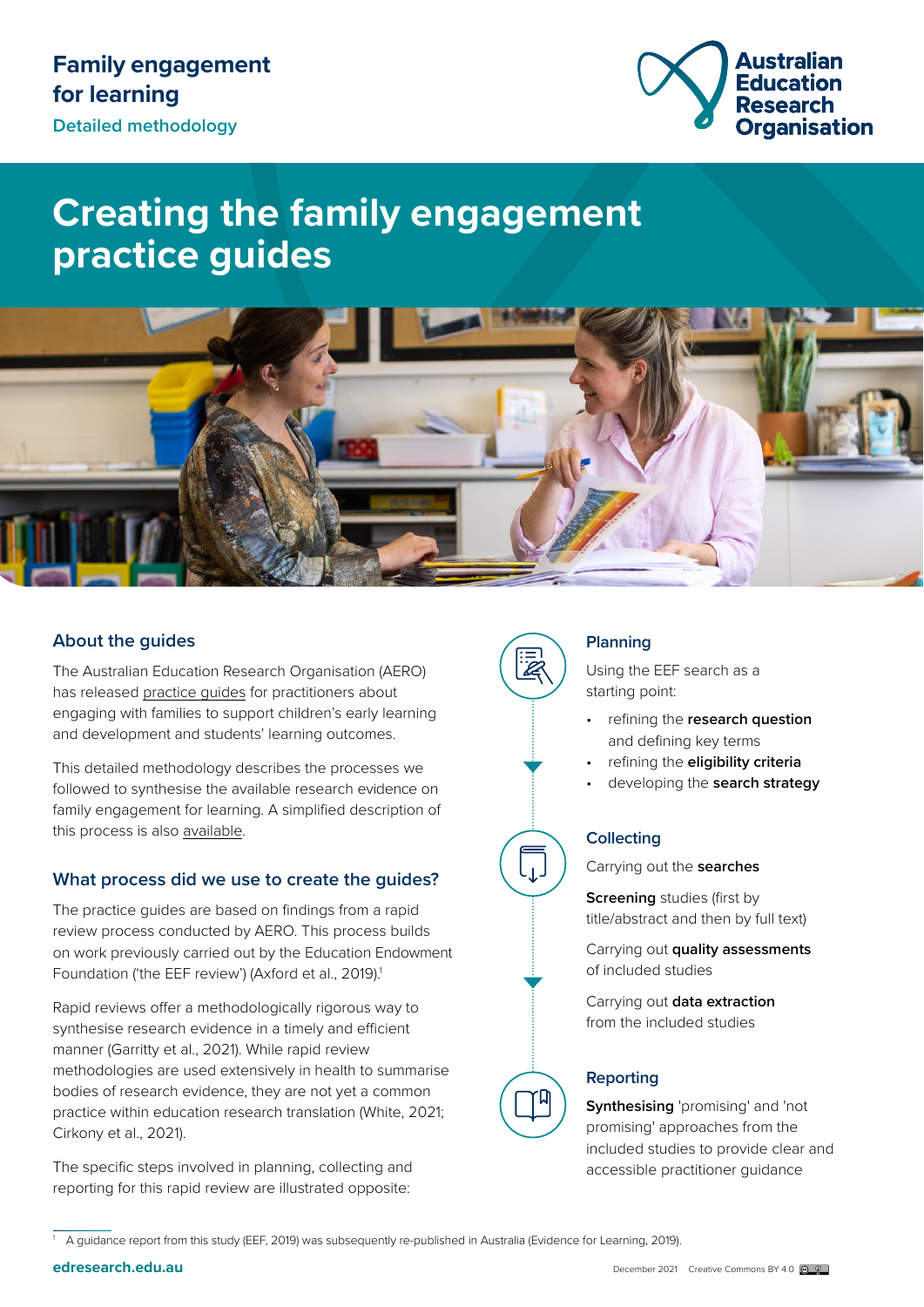#### **What types of studies were eligible for inclusion?**

We searched for research evidence to address the following research question:

**What is the best current evidence on the practices and approaches early childhood education and care (ECEC) and school practitioners can use to promote and support family engagement in children's learning?** 

Inclusion and exclusion criteria by population, activity, setting, study design, publication details and outcomes are listed in Table 1. These criteria were adapted from those used by the EEF ([see Appendix B\)](#page-8-0).

For this review:

**"family engagement"** is defined as the process of staff at early childhood services or schools working together with family members to support their child's early learning and development or student learning outcomes.

**"practitioners"** are defined to include ECEC educators, teachers and leaders/directors, as well as school teachers, mid-level leaders and leaders.

#### **Table 1 Eligibility criteria**

| <b>Theme</b> | We included studies with all of these features:                                                                                                                                                                                                                                                                                                                                                                                                                                                                                                                                                                                                                                                                                                                                                                                                             | We excluded studies with any of these features:                                                                                                                            |
|--------------|-------------------------------------------------------------------------------------------------------------------------------------------------------------------------------------------------------------------------------------------------------------------------------------------------------------------------------------------------------------------------------------------------------------------------------------------------------------------------------------------------------------------------------------------------------------------------------------------------------------------------------------------------------------------------------------------------------------------------------------------------------------------------------------------------------------------------------------------------------------|----------------------------------------------------------------------------------------------------------------------------------------------------------------------------|
| Population   | Families with children currently enrolled in an<br>ECEC or school setting:<br>"Families" includes biological parents, legal<br>guardians, adoptive parents, kin carers and<br>out-of-home (foster) carers<br>"Children" are those aged between<br>$\bullet$<br>$3-16$ years <sup>2</sup><br>Note: Studies that focussed on children with<br>special educational needs (for example, children<br>with disability, Autism or Attention Deficit<br>Hyperactivity Disorder) or were specific to<br>particular population groups outside Australia<br>(for example, Latinx and African-American<br>families in the USA) were eligible for inclusion.<br>However, given the practice guides are intended<br>to be applicable across a range of contexts,<br>these studies were filtered out during the<br>screening process for potential use at a<br>later date. | Families without children currently enrolled in an<br>ECEC or school setting (including families with<br>out-of-school youth)<br>Families without children aged 3-16 years |

<sup>&</sup>lt;sup>2</sup> While this review would ideally have included children from 0-18 years, this population age range was consistent with the EEF review and therefore allowed us to draw on findings from that search.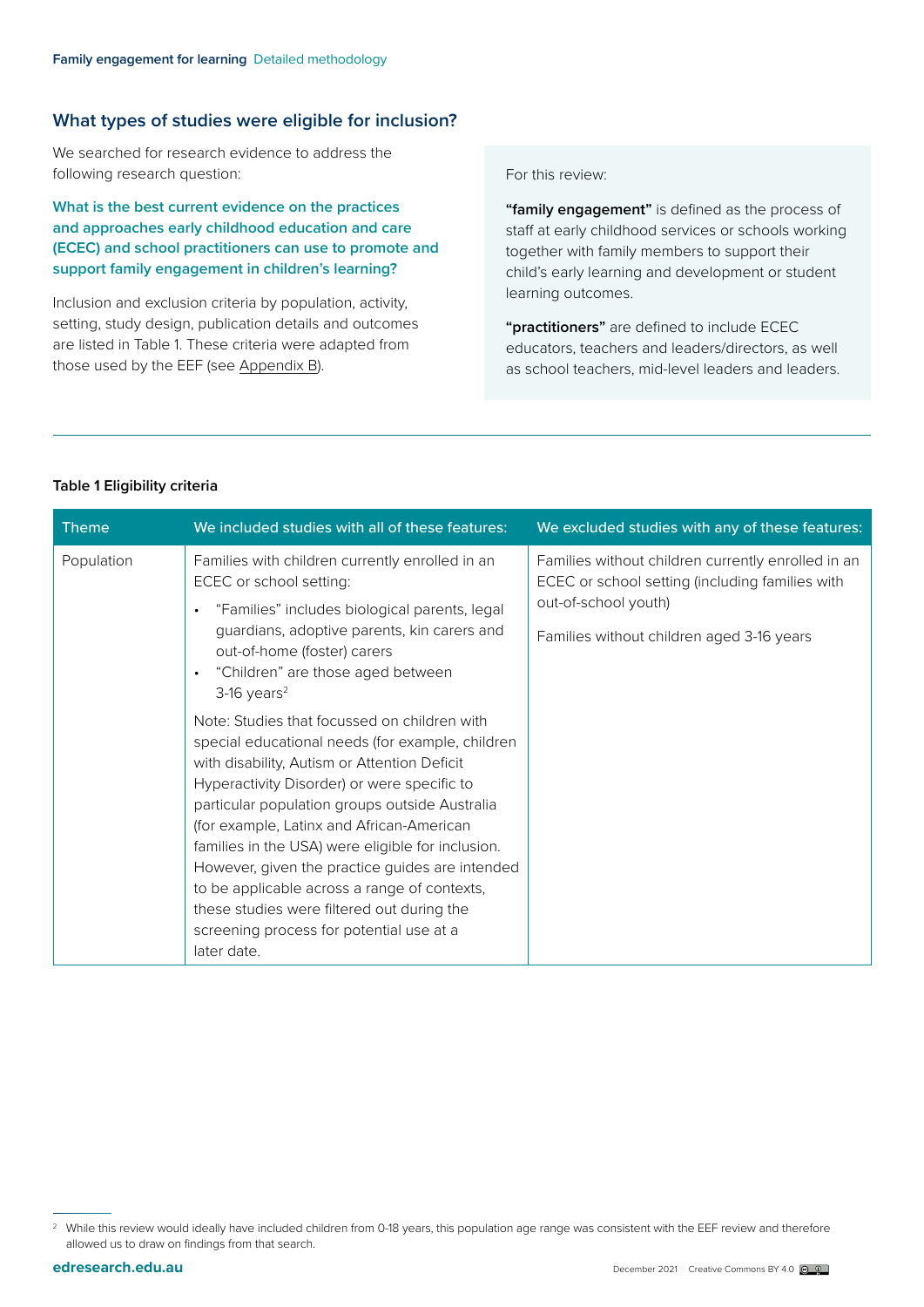| <b>Theme</b>   | We included studies with all of these features:                                                                                                                                       | We excluded studies with any of these features:                                                                                                              |
|----------------|---------------------------------------------------------------------------------------------------------------------------------------------------------------------------------------|--------------------------------------------------------------------------------------------------------------------------------------------------------------|
| Activity       | Activities delivered in or by ECEC centres or                                                                                                                                         | Nutrition or physical activity interventions                                                                                                                 |
| (intervention) | schools that are designed to promote family<br>engagement or support parenting practices<br>associated with positive learning outcomes in<br>the ECEC centre, school or home setting: | Clinical treatments, health services and<br>psychosocial interventions (for example,<br>Cognitive Behaviour Therapy and Parent-Child<br>Interaction Therapy) |
|                | "Activities" include approaches, programs,<br>practices, structures and processes<br>Activities must be primarily delivered by<br>ECEC or school practitioners (including             | Child welfare interventions (for example, Family<br>Group Conferencing and reunification programs)                                                           |
|                | directors/leaders).                                                                                                                                                                   | Community outreach interventions                                                                                                                             |
|                | Note: Automated text messaging or                                                                                                                                                     | Private tutoring programs                                                                                                                                    |
|                | communication services are eligible<br>for inclusion.                                                                                                                                 | Adult education courses or classes delivered<br>primarily by external specialists (for example,<br>clinical psychologists)                                   |
|                |                                                                                                                                                                                       | System-level interventions                                                                                                                                   |
|                |                                                                                                                                                                                       | Financial interventions, including school<br>voucher programs                                                                                                |
|                |                                                                                                                                                                                       | Legislative interventions                                                                                                                                    |
|                |                                                                                                                                                                                       | Activities delivered by other school or<br>early childhood personnel (for example,<br>school nurses)                                                         |
|                |                                                                                                                                                                                       | After-school programs for school students (that<br>is, interventions requiring ongoing student<br>attendance outside usual school hours)                     |
|                |                                                                                                                                                                                       | Interventions delivered directly by researchers<br>or research assistants                                                                                    |
| Setting        | ECEC centre/school or home setting<br>High-income country (as classified by the                                                                                                       | Specialised types of ECEC centres/schools not<br>replicated in Australia, including:                                                                         |
|                | World Bank)                                                                                                                                                                           | Head Start (USA)<br>$\bullet$<br>KIPP schools (USA)<br>$\bullet$<br>Sure Start (UK)<br>$\bullet$                                                             |
|                |                                                                                                                                                                                       | Community partnership schools                                                                                                                                |
|                |                                                                                                                                                                                       | Homeschool settings                                                                                                                                          |
|                |                                                                                                                                                                                       | Therapeutic settings                                                                                                                                         |
|                |                                                                                                                                                                                       | Hospitals including hospital schools                                                                                                                         |
|                |                                                                                                                                                                                       | Prisons or juvenile detention centres                                                                                                                        |
|                |                                                                                                                                                                                       | Middle-income or low-income countries<br>(as classified by the World Bank)                                                                                   |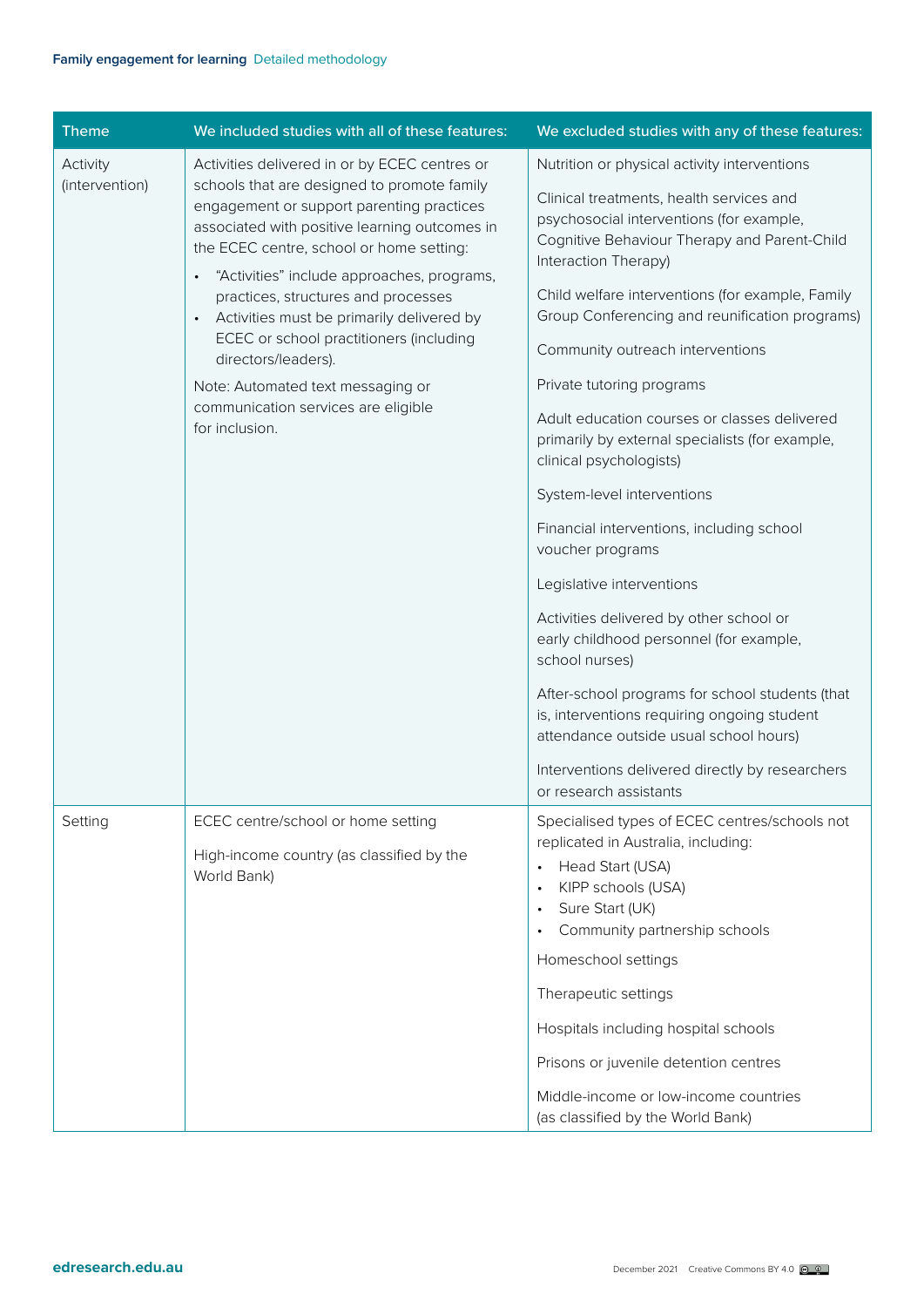| <b>Theme</b>           | We included studies with all of these features:                                                                                                                                                                                                                                                                                                                                                                                                                                                                                                                                                                                                                                                                                                                                                                                                                                                                                                         | We excluded studies with any of these features:                                                                                                                                                                                                                                                                                                                                                                                                                                                                                                                                                                                                                                                                                                                     |
|------------------------|---------------------------------------------------------------------------------------------------------------------------------------------------------------------------------------------------------------------------------------------------------------------------------------------------------------------------------------------------------------------------------------------------------------------------------------------------------------------------------------------------------------------------------------------------------------------------------------------------------------------------------------------------------------------------------------------------------------------------------------------------------------------------------------------------------------------------------------------------------------------------------------------------------------------------------------------------------|---------------------------------------------------------------------------------------------------------------------------------------------------------------------------------------------------------------------------------------------------------------------------------------------------------------------------------------------------------------------------------------------------------------------------------------------------------------------------------------------------------------------------------------------------------------------------------------------------------------------------------------------------------------------------------------------------------------------------------------------------------------------|
| Study design           | Umbrella reviews (reviews of reviews)<br>Meta-analyses<br>Systematic reviews<br>Scoping reviews                                                                                                                                                                                                                                                                                                                                                                                                                                                                                                                                                                                                                                                                                                                                                                                                                                                         | Primary studies without causal evidence of<br>impact, including studies that only report on<br>correlations between family engagement or<br>parenting practices and child learning outcomes<br>(that is, that do not involve an intervention)                                                                                                                                                                                                                                                                                                                                                                                                                                                                                                                       |
|                        | Primary studies with causal evidence<br>of impact (using experimental or quasi-<br>experimental designs)<br>Dissertations that are umbrella reviews or<br>meta-analyses and otherwise meet the<br>inclusion criteria<br>Selected grey literature                                                                                                                                                                                                                                                                                                                                                                                                                                                                                                                                                                                                                                                                                                        | Dissertations that are primary studies<br>Other types of reviews<br>Implementation studies only (for example,<br>studies examining enablers and barriers only)<br>Reviews examining risk and protective<br>factors only<br>Reviews examining perspectives or opinions<br>on family engagement only<br>Protocol papers<br>Studies testing the development of instruments<br>Book chapters<br>Conference publications                                                                                                                                                                                                                                                                                                                                                 |
| Publication<br>details | Published since 2017 (except if included in the<br>EEF review)<br>Published in English                                                                                                                                                                                                                                                                                                                                                                                                                                                                                                                                                                                                                                                                                                                                                                                                                                                                  | Published before 2017 (except if included in the<br>EEF review)<br>Published in languages other than English                                                                                                                                                                                                                                                                                                                                                                                                                                                                                                                                                                                                                                                        |
| Outcomes               | The study must examine at least one of<br>these outcomes:<br>any early learning and development<br>outcomes for children (including literacy,<br>numeracy and social-emotional outcomes and<br>developmental milestones)<br>any learning outcomes for students including<br>school readiness and academic attainment<br>(for example, formal tests, exams, grades and<br>other measures of knowledge and skills)<br>related learning outcomes (for example,<br>attendance, engagement with school life,<br>motivation, attitudes to learning, behaviour).<br>The study may also examine one or more of<br>these outcomes:<br>student wellbeing outcomes (for example,<br>$\bullet$<br>mental health, health)<br>family engagement outcomes (for example,<br>communicating with children, creating<br>a positive home learning environment,<br>attending school activities)<br>family wellbeing<br>$\bullet$<br>educator attitudes, knowledge or skills. | Studies that do not examine at least one of<br>the primary outcomes, including studies that<br>instead examine:<br>participation in higher education<br>$\bullet$<br>transition to adulthood<br>violent behaviour (including bullying,<br>cyberbullying, dating violence and<br>family violence)<br>risk-taking behaviour (for example,<br>$\bullet$<br>substance abuse and criminal activity)<br>health outcomes (for example, nutrition,<br>$\bullet$<br>physical activity and sexual health)<br>internalising problems (for example,<br>$\bullet$<br>anxiety and depression)<br>externalising disorders (for example,<br>$\bullet$<br>conduct disorder and oppositional behaviour)<br>studies that examine family or practitioner<br>$\bullet$<br>outcomes only. |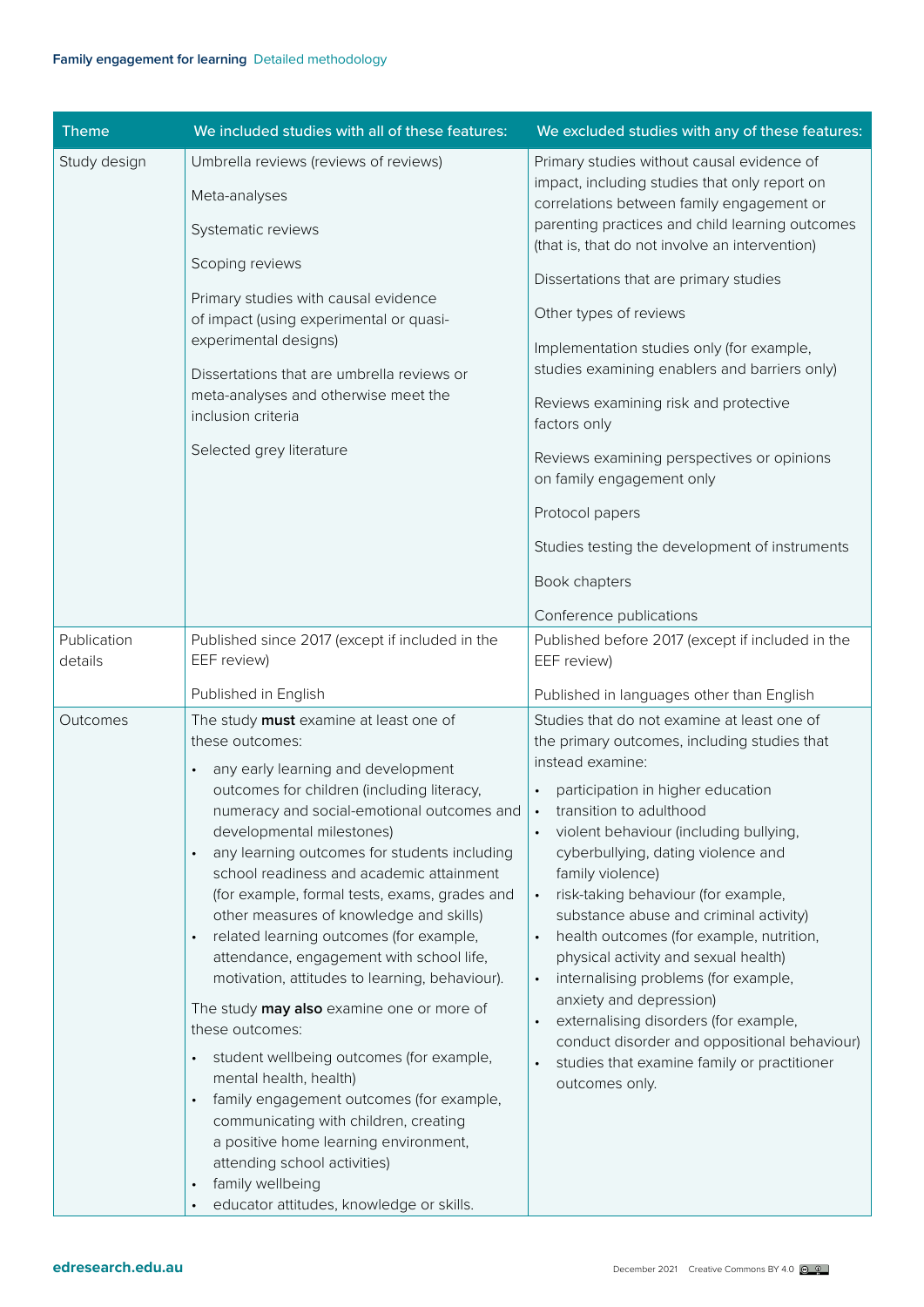# **Where and how did we source the studies?**

Our search strategy closely followed that of the EEF review, although fewer databases were searched given the scope and purpose of our review.

Table 2 lists the 5 databases used for this review. These were selected from the list of databases in the EEF review based on their relevance to the Australian context and availability. Search terms for each of the databases closely matched those used in the EEF review (with some adjustments to the limits on years and languages). Search terms are set out in [Appendix C](#page-10-0).

Database searches were carried out by AERO with assistance from The Australian Council for Educational Research (ACER) team in Melbourne. Search results were collated and converted into a standard Excel format. Screening was carried out by an AERO Senior Researcher, with queries about specific articles decided by the project team.

#### **Table 2 Databases**

| Database                           | Date searched | Number of results |
|------------------------------------|---------------|-------------------|
| Australian Education Index         | 23 July 2021  | 174               |
| <b>Education Research Complete</b> | 10 July 2021  | 813               |
| <b>ERIC</b>                        | 21 June 2021  | 660               |
| PsycINFO                           | 9 July 2021   | 529               |
| Scopus                             | 6 July 2021   | 79                |

# **How many studies did we include, and how did we synthesise the findings?**

From an initial search locating 2,254 papers, 14 papers (5 meta-analyses and systematic reviews, and 9 primary studies) met the inclusion criteria. These were supplemented with 8 meta-analyses and systematic reviews from the original EEF review, the EEF review itself, and a metaanalysis on shared reading identified through a small additional targeted search (Noble et al, 2019). In total, 24 studies helped to inform the practice guides. The search process is illustrated in the PRISMA flow diagram<sup>3</sup> in [Appendix D.](#page-13-0) Some additional studies that did not meet the inclusion criteria, but may be of particular interest to Australian audiences, are listed in [Appendix E.](#page-14-0)

The practice guides are designed to be concise documents presenting recommendations drawn from the research evidence, rather than a comprehensive summary of all of the included studies.<sup>4</sup> For this reason, the project team developed a system for prioritising and synthesising key themes from the studies. This involved:

- 1. carrying out quality assessments of the included meta-analyses and systematic reviews, by applying the same criteria used in the EEF review and considering AERO's Standards of evidence<sup>5</sup>
- 2. extracting data from the included meta-analyses and systematic reviews
- 3. drawing out key themes of 'promising' and 'not promising' approaches identified in the reviews for ECEC, primary school and secondary school settings. To identify the key themes, greatest weight was placed on meta-analyses and systematic reviews that had higher quality assessments, were more recent, and described the strength of evidence of included primary studies as high. Potential themes were also considered for their relevance to the Australian context.
- 4. referring to primary studies when key themes required further illustration or explanation. These primary studies were identified either directly through the search or through the included meta-analyses or systematic reviews.

<sup>3</sup> A PRISMA (Preferred Reporting Items for Systematic Reviews and Meta-Analyses) flow diagram is a standard way to map out the number of papers that were identified, included and excluded at each stage of a review.

<sup>4</sup> For these reasons, while all included studies are listed in Appendix A, not all of the included studies are cited in the practice guides.

<sup>&</sup>lt;sup>5</sup> These criteria assessed the quality of the review methodologies rather the quality of their included primary studies. The criteria assessed if each included study: (1) Addressed a clearly focused question; (2) Reported an a priori design (i.e. set the research question and inclusion criteria before searching and screening studies); (3) Conducted a comprehensive literature search (e.g. using at least two databases and reporting search terms used); (4) Undertook duplicate study selection and data extraction (i.e. involved at least two independent researchers screening studies and carrying out data extraction); (5) Included studies regardless of publication type; (6) Provided list of studies included/excluded; (7) Provided characteristics of included studies; (8) Assessed scientific quality of studies; (9) Scientific quality of studies used appropriately in formulating conclusions; (10) Methods used to combine results were appropriate; (11) Assessed likelihood of publication bias.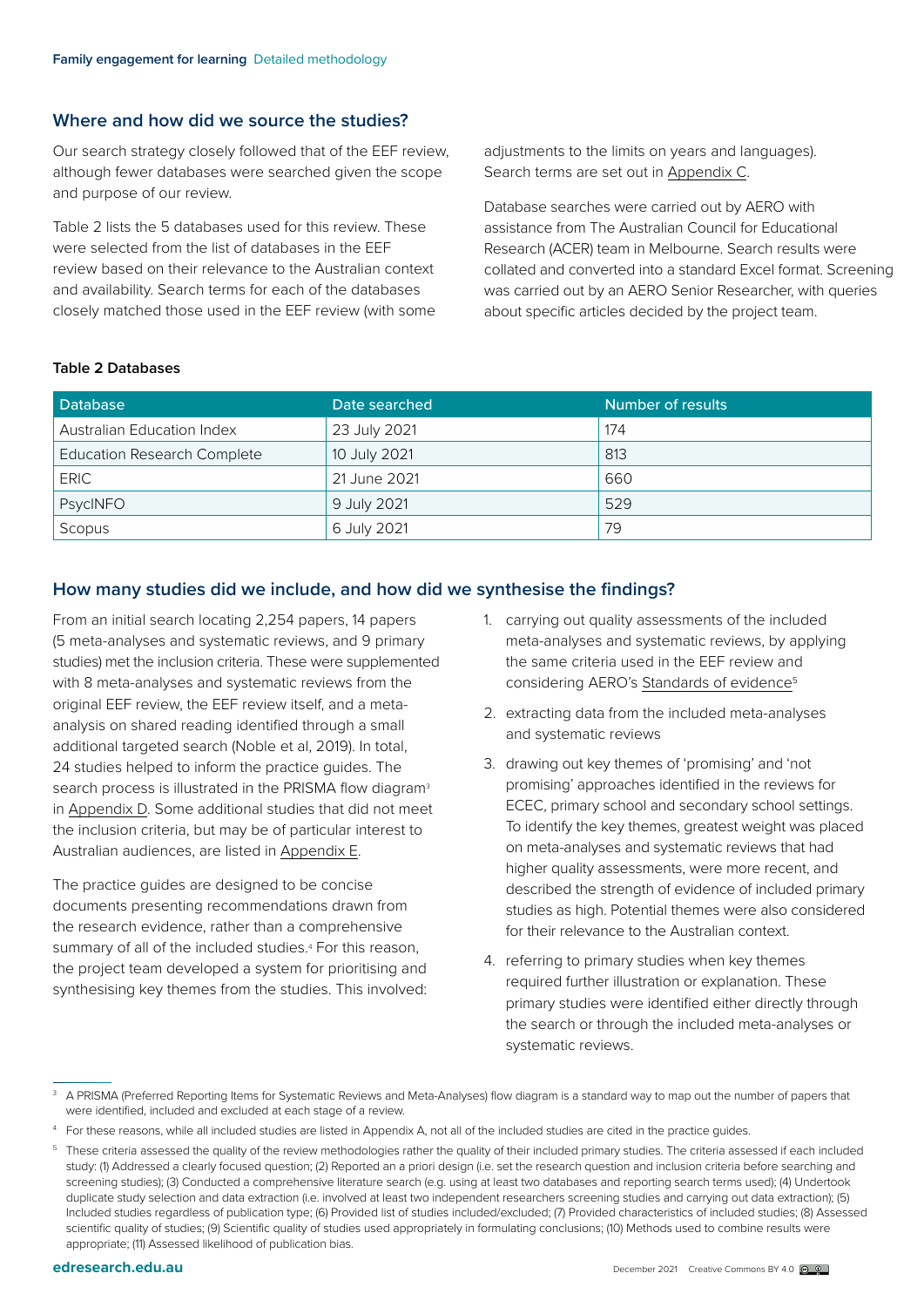# **What other processes did we use to produce the guides?**

To ensure that findings from the review were presented in a useful way, we formed a small project advisory group. The group consisted of accomplished practitioners from ECEC, primary school and secondary school nominated by the Australian Children's Education and Care Quality Authority (ACECQA) and the Australian Institute for Teaching and School Leadership (AITSL). The group was consulted three times to provide input on:

- the relevance of the research evidence identified through the search process
- the structure, format and wording of the guides (to ensure they are clear, accessible, useful and relevant for practitioners)
- ideas for future resources to accompany the guides.

We also sought insights and feedback from ACECQA, AITSL, the Australian Research Alliance for Children and Youth (ARACY), three peak bodies (the Australian Council of State School Organisations, the Australian Parents Council, and Catholic School Parents Australia) and various state and territory jurisdictions.

AERO's practice guides are designed to be clear, concise, relevant to a range of ECEC and school contexts, and relevant to practitioners with different roles. As such, they are designed to be a starting point. We hope you find them useful in your work with families.

# **References**

Axford, N., Berry, V., Lloyd, J., Moore, D., Rogers, M., Hurst, A., Blockley, K., Durkin, H. and Minton, J. (2019). *How can schools support parents' engagement in their children's learning? Evidence from research and practice.*  London: Education Endowment Foundation. [https://](https://educationendowmentfoundation.org.uk/evidence-summaries/evidence-reviews/parental-engagement/) [educationendowmentfoundation.org.uk/evidence-summaries/](https://educationendowmentfoundation.org.uk/evidence-summaries/evidence-reviews/parental-engagement/) [evidence-reviews/parental-engagement/](https://educationendowmentfoundation.org.uk/evidence-summaries/evidence-reviews/parental-engagement/) ('EEF review')

Cirkony, C., Rickinson, M., Walsh, L., Gleeson, J., Salisbury, M. & Cutler, B. (2021). Reflecting on the conduct of rapid reviews for educational research. *Educational Research.* (Forthcoming).

Education Endowment Foundation (2019). *Working with parents to support children's learning* (Guidance Report). London: Education Endowment Foundation. [https://](https://educationendowmentfoundation.org.uk/public/files/Publications/ParentalEngagement/EEF_Parental_Engagement_Guidance_Report.pdf) [educationendowmentfoundation.org.uk/public/files/Publications/](https://educationendowmentfoundation.org.uk/public/files/Publications/ParentalEngagement/EEF_Parental_Engagement_Guidance_Report.pdf) [ParentalEngagement/EEF\\_Parental\\_Engagement\\_Guidance\\_](https://educationendowmentfoundation.org.uk/public/files/Publications/ParentalEngagement/EEF_Parental_Engagement_Guidance_Report.pdf) [Report.pdf](https://educationendowmentfoundation.org.uk/public/files/Publications/ParentalEngagement/EEF_Parental_Engagement_Guidance_Report.pdf)

Evidence for Learning (2019). *Working with parents to support children's learning* (Guidance Report). Sydney: Evidence for Learning. [https://evidenceforlearning.org.au/assets/Guidance-](https://evidenceforlearning.org.au/assets/Guidance-Reports/Parental-engagement/Guidance-Report-Working-with-Parents-to-Support-Childrens-Learning-WEB.pdf)[Reports/Parental-engagement/Guidance-Report-Working-with-](https://evidenceforlearning.org.au/assets/Guidance-Reports/Parental-engagement/Guidance-Report-Working-with-Parents-to-Support-Childrens-Learning-WEB.pdf)[Parents-to-Support-Childrens-Learning-WEB.pdf](https://evidenceforlearning.org.au/assets/Guidance-Reports/Parental-engagement/Guidance-Report-Working-with-Parents-to-Support-Childrens-Learning-WEB.pdf)

Garritty, C., Gartlehner, G., Nussbaumer-Streit, B., King, V. J., Hamel, C., Kamel, C., Affengruber, L., & Stevens, A. (2021). Cochrane Rapid Reviews Methods Group offers evidenceinformed guidance to conduct rapid reviews. *Journal of Clinical Epidemiology, 130,* 13–22. [https://doi.org/10.1016/j.](https://doi.org/10.1016/j.jclinepi.2020.10.007) [jclinepi.2020.10.007](https://doi.org/10.1016/j.jclinepi.2020.10.007)

Page MJ, McKenzie JE, Bossuyt PM, Boutron I, Hoffmann TC, Mulrow CD, et al. (2021). The PRISMA 2020 statement: an updated guideline for reporting systematic reviews. *BMJ, 372*, 71. <https://doi.org/10.1136/bmj.n71>

White, H. (2020). 'The global evidence architecture in health and education: A comparative scorecard'. In Gorard, S. (Ed.), *Getting Evidence into Education: Evaluating the Routes to Policy and Practice* (1st ed.). Routledge, 20–33. [https://doi.](https://doi.org/10.4324/9780429290343) [org/10.4324/9780429290343](https://doi.org/10.4324/9780429290343)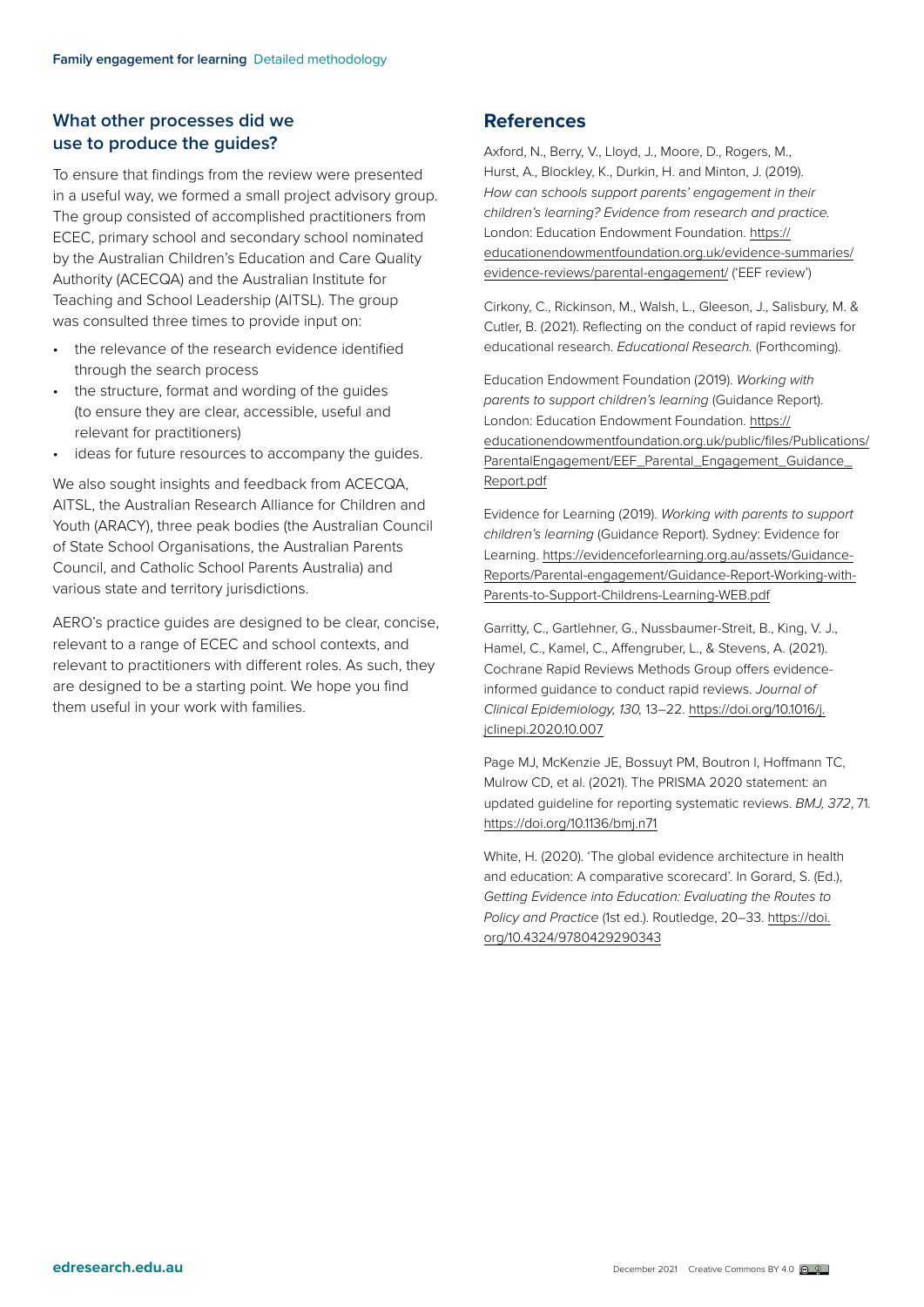# **Appendix A: Included studies**

Note: Studies cited in the practice guides are indicated by an asterisk (\*). For a description of studies cited in the practice guides (including additional primary studies identified through the reviews listed below), see the Annotated reference list.

# **Umbrella reviews, meta-analyses and systematic reviews**

\*Grindal, T., Bowne, J. B., Yoshikawa, H., Schindler, H. S., Duncan, G. J., Magnuson, K., & Shonkoff, J. P. (2016). The added impact of parenting education in early childhood education programs: A meta-analysis. *Children and Youth Services Review,* 70, 238– 249.<https://doi.org/10.1016/j.childyouth.2016.09.018>

\*Higgins, S., & Katsipataki, M. (2015). Evidence from metaanalysis about parental involvement in education which supports their children's learning. *Journal of Children's Services, 10*(3), 280–290. <https://doi.org/10.1108/JCS-02-2015-0009>

Kim, J. S., & Quinn, D. M. (2013). The Effects of Summer Reading on Low-Income Children's Literacy Achievement From Kindergarten to Grade 8: A Meta-Analysis of Classroom and Home Interventions. *Review of Educational Research, 83*(3), 386–431.<https://doi.org/10.3102/0034654313483906>

Lowe, K., Harrison, N., Tennent, C., Guenther, J., Vass, G., & Moodie, N. (2019). Factors affecting the development of school and Indigenous community engagement: A systematic review. *The Australian Educational Researcher, 46*(2), 253–271. [https://](https://doi.org/10.1007/s13384-019-00314-6) [doi.org/10.1007/s13384-019-00314-6](https://doi.org/10.1007/s13384-019-00314-6)

McDonald, S. (2019). *Kindergarten Parent Engagement and Student Reading Literacy in Title I Schools: A Systematic Literature Review and Meta-Synthesis.* Doctoral dissertation. Nova Southeastern University. [https://nsuworks.nova.edu/cgi/](https://nsuworks.nova.edu/cgi/viewcontent.cgi?article=1211&context=fse_etd) [viewcontent.cgi?article=1211&context=fse\\_etd](https://nsuworks.nova.edu/cgi/viewcontent.cgi?article=1211&context=fse_etd)

\*Noble, C., Sala, G., Peter, M., Lingwood, J., Rowland, C., Gobet, F., & Pine, J. (2019). The impact of shared book reading on children's language skills: A meta-analysis. *Educational Research Review*, 28, 100290. [https://doi.org/10.1016/j.](https://doi.org/10.1016/j.edurev.2019.100290) [edurev.2019.100290](https://doi.org/10.1016/j.edurev.2019.100290)

\*O'Connor, A., Nolan, A., Bergmeier, H., Hooley, M., Olsson, C., Cann, W., Williams-Smith, J., & Skouteris, H. (2017). Early childhood education and care educators supporting parent-child relationships: A systematic literature review. *Early Years, 37*(4), 400–422. <https://doi.org/10.1080/09575146.2016.1233169>

See, B. H. (2015a). *Identifying the most promising parental involvement interventions with impact on learning outcomes for primary school-aged children* (1st report). School of Education, Durham University. [www.dur.ac.uk/resources/education/](http://www.dur.ac.uk/resources/education/SuttonTrustReportScopingreview1.pdf) [SuttonTrustReportScopingreview1.pdf](http://www.dur.ac.uk/resources/education/SuttonTrustReportScopingreview1.pdf)

\*See, B. H. (2015b). Identifying the most promising parental involvement interventions with impact on learning outcomes for primary school-aged children (2nd report). School of Education, Durham University. [www.dur.ac.uk/resources/education/](http://www.dur.ac.uk/resources/education/SuttonTrustReportScopingreview2.pdf) [SuttonTrustReportScopingreview2.pdf](http://www.dur.ac.uk/resources/education/SuttonTrustReportScopingreview2.pdf)

See, B. H. & Gorard, S. (2013). *What do rigorous evaluations tell us about the most promising parental involvement interventions? A critical review of what works for disadvantaged children in different age groups.* London: Nuffield Foundation. [www.nuffieldfoundation.org/sites/default/files/files/What\\_do\\_](http://www.nuffieldfoundation.org/sites/default/files/files/What_do_rigorous_evaluations_tell_us_about_the_most_promising_parental_involvement_interventions.pdf) [rigorous\\_evaluations\\_tell\\_us\\_about\\_the\\_most\\_promising\\_](http://www.nuffieldfoundation.org/sites/default/files/files/What_do_rigorous_evaluations_tell_us_about_the_most_promising_parental_involvement_interventions.pdf) [parental\\_involvement\\_interventions.pdf](http://www.nuffieldfoundation.org/sites/default/files/files/What_do_rigorous_evaluations_tell_us_about_the_most_promising_parental_involvement_interventions.pdf)

\*See, B. H., & Gorard, S. (2015). Does intervening to enhance parental involvement in education lead to better academic results for children? An extended review. *Journal of Children's Services, 10*(3), 252–264. [https://doi.org/10.1108/JCS-02-2015-](https://doi.org/10.1108/JCS-02-2015-0008 ) [0008](https://doi.org/10.1108/JCS-02-2015-0008 )

\*See, B. H., Gorard, S., El-Soufi, N., Lu, B., Siddiqui, N., & Dong, L. (2021). A systematic review of the impact of technologymediated parental engagement on student outcomes. *Educational Research and Evaluation,* 1–32. [https://doi.org/10.10](https://doi.org/10.1080/13803611.2021.1924791) [80/13803611.2021.1924791](https://doi.org/10.1080/13803611.2021.1924791)

\*Sheridan, S. M., Smith, T. E., Moorman Kim, E., Beretvas, S. N., & Park, S. (2019). A Meta-Analysis of Family-School Interventions and Children's Social-Emotional Functioning: Moderators and Components of Efficacy. *Review of Educational Research, 89*(2), 296–332.<https://doi.org/10.3102/0034654318825437>

\*Smith, T. E., Sheridan, S. M., Kim, E. M., Park, S., & Beretvas, S. N. (2020). The Effects of Family-School Partnership Interventions on Academic and Social-Emotional Functioning: A Meta-Analysis Exploring What Works for Whom. *Educational Psychology Review, 32*(2), 511–544. [https://doi.org/10.1007/s10648-019-](https://doi.org/10.1007/s10648-019-09509-w) [09509-w](https://doi.org/10.1007/s10648-019-09509-w)

# **Primary studies (ECEC)**

\*Burgoyne, K., Gardner, R., Whiteley, H., Snowling, M. J., & Hulme, C. (2018). Evaluation of a parent-delivered early language enrichment programme: Evidence from a randomised controlled trial. *Journal of Child Psychology and Psychiatry, 59*(5), 545–555. <https://doi.org/10.1111/jcpp.12819>

\*Cabell, S. Q., Zucker, T. A., DeCoster, J., Copp, S. B., & Landry, S. (2019). Impact of a Parent Text Messaging Program on Pre-Kindergarteners' Literacy Development. *AERA Open, 5*(1), 233285841983333. <https://doi.org/10.1177/2332858419833339>

\*Neumann, M. M. (2018). The effects of a parent–child environmental print program on emergent literacy. *Journal of Early Childhood Research, 16*(4), 337–348. [https://doi.](https://doi.org/10.1177/1476718X18809120) [org/10.1177/1476718X18809120](https://doi.org/10.1177/1476718X18809120)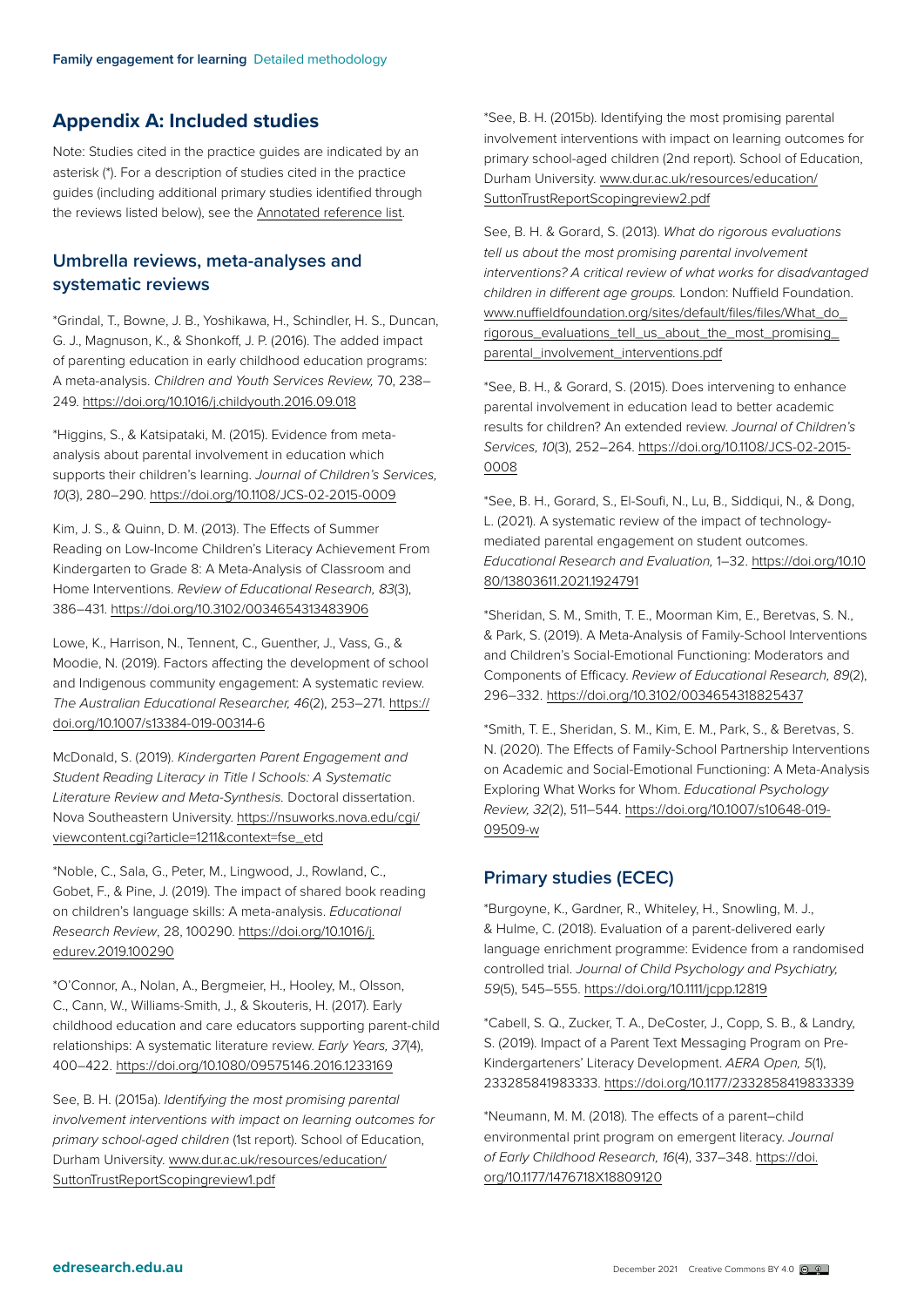\*Sheridan, S. M., Knoche, L. L., Boise, C. E., Moen, A. L., Lester, H., Edwards, C. P., Schumacher, R., & Cheng, K. (2019). Supporting preschool children with developmental concerns: Effects of the Getting Ready intervention on school-based social competencies and relationships. *Early Childhood Research Quarterly, 48*, 303–316. [https://doi.org/10.1016/j.](https://doi.org/10.1016/j.ecresq.2019.03.008) [ecresq.2019.03.008](https://doi.org/10.1016/j.ecresq.2019.03.008)

\*Soto, X., Seven, Y., McKenna, M., Madsen, K., Peters-Sanders, L., Kelley, E. S., & Goldsteina, H. (2020). Iterative Development of a Home Review Program to Promote Preschoolers' Vocabulary Skills: Social Validity and Learning Outcomes. *Language, Speech & Hearing Services in Schools, 51*(2), 371– 389. [https://doi.org/10.1044/2019\\_LSHSS-19-00011](https://doi.org/10.1044/2019_LSHSS-19-00011)

\*Teepe, R. C., Molenaar, I., Oostdam, R., Fukkink, R., & Verhoeven, L. (2019). Helping parents enhance vocabulary development in preschool children: Effects of a family literacy program. *Early Childhood Research Quarterly, 48*, 226–236. <https://doi.org/10.1016/j.ecresq.2019.03.001>

\*York, B. N., Loeb, S., & Doss, C. (2019). One Step at a Time: The Effects of an Early Literacy Text-Messaging Program for Parents of Preschoolers. *Journal of Human Resources, 54*(3), 537–566. <https://doi.org/10.3368/jhr.54.3.0517-8756R>

#### **Primary studies (primary school)**

Nichols, S., & Hill, S. (2020). New Word Hunters: A family engagement strategy to extend Year 1 children's vocabulary. *Australian Journal of Language & Literacy, 43*(2), 129–140.

#### **Primary studies (secondary school)**

Santana, M., Nussbaum, M., Carmona, R., & Claro, S. (2019). Having Fun Doing Math: Text Messages Promoting Parent Involvement Increased Student Learning. *Journal of Research on Educational Effectiveness, 12*(2), 251–273. [https://doi.org/10.1](https://doi.org/10.1080/19345747.2018.1543374 ) [080/19345747.2018.1543374](https://doi.org/10.1080/19345747.2018.1543374 )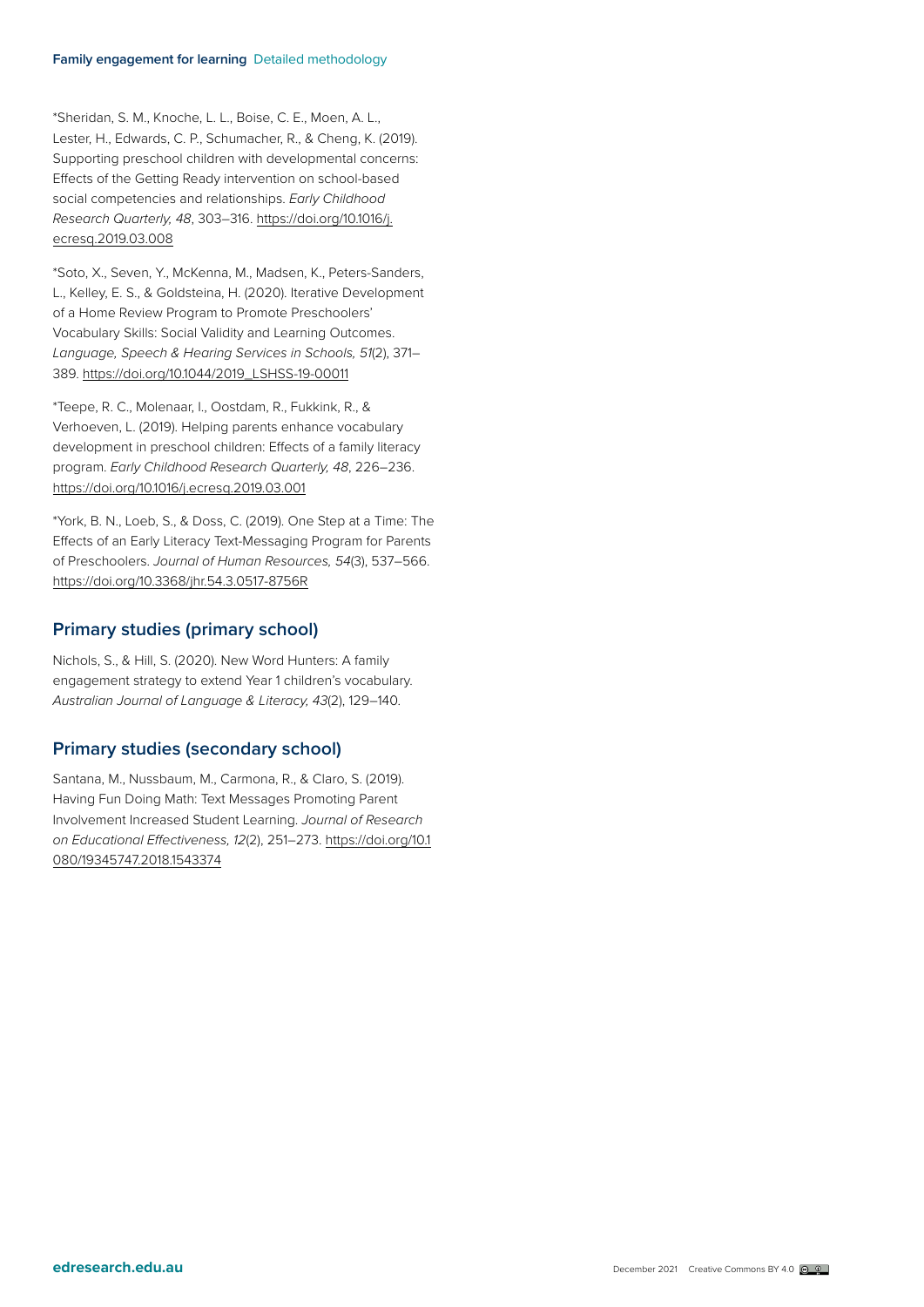# <span id="page-8-0"></span>**Appendix B: How we built on the existing evidence base**

# **Existing EEF process**

In 2019, the EEF published an evidence review and guidance paper on how schools can support parental engagement in their children's learning (Axford et al., 2019). One component of the project involved synthesising international evidence on "activities delivered in or by schools and early years settings that promote and support [effective parenting] practices, particularly for children from disadvantaged backgrounds."

The review identified 10 relevant reviews and 71 primary studies not already included in the systematic reviews. Of these, the 9 most relevant reviews and 47 most relevant primary studies were included in the synthesis.

#### **AERO process**

Rather than duplicate this work, AERO drew upon the search strategy and findings developed by the EEF when identifying research evidence to inform its practice guides for practitioners. This allowed AERO to include relevant research published since 2017.

Where possible, the search strategy remained closely aligned with the EEF search strategy. However, some important adjustments were made to:

- ensure the practice guides could be quickly produced and made available to practitioners
- focus particularly on research evidence relevant to Australian settings
- reflect the increasing recognition of working with "families" rather than "parents".

These adjustments are set out in Table 3.

| <b>Theme</b>         | <b>EEF</b> review                                                                                                                                                                                                                                                                                                                                               | This review                                                                                                                                                                       |
|----------------------|-----------------------------------------------------------------------------------------------------------------------------------------------------------------------------------------------------------------------------------------------------------------------------------------------------------------------------------------------------------------|-----------------------------------------------------------------------------------------------------------------------------------------------------------------------------------|
| Purpose              | To produce a comprehensive evidence review<br>and guidance paper on how schools can<br>support parental engagement in their children's<br>learning. The project included two "systematic"<br>rapid reviews" - one on parenting practices, one<br>on activities to promote parent engagement -<br>as well as fieldwork about existing practices in<br>UK schools | To efficiently produce concise (2-4 page)<br>practice guides for Australian practitioners                                                                                         |
| Research<br>question | What is the best current international evidence<br>on parental engagement in children's learning?<br>Specifically, what activities delivered in or by<br>schools and early years settings promote and<br>support effective parenting practices, particularly<br>for children from disadvantaged backgrounds?<br>(Research question 1b)                          | What is the best current evidence on the<br>practices and approaches ECEC and school<br>practitioners can use to promote and support<br>family engagement in children's learning? |

#### **Table 3 Detailed adjustments in the review processes**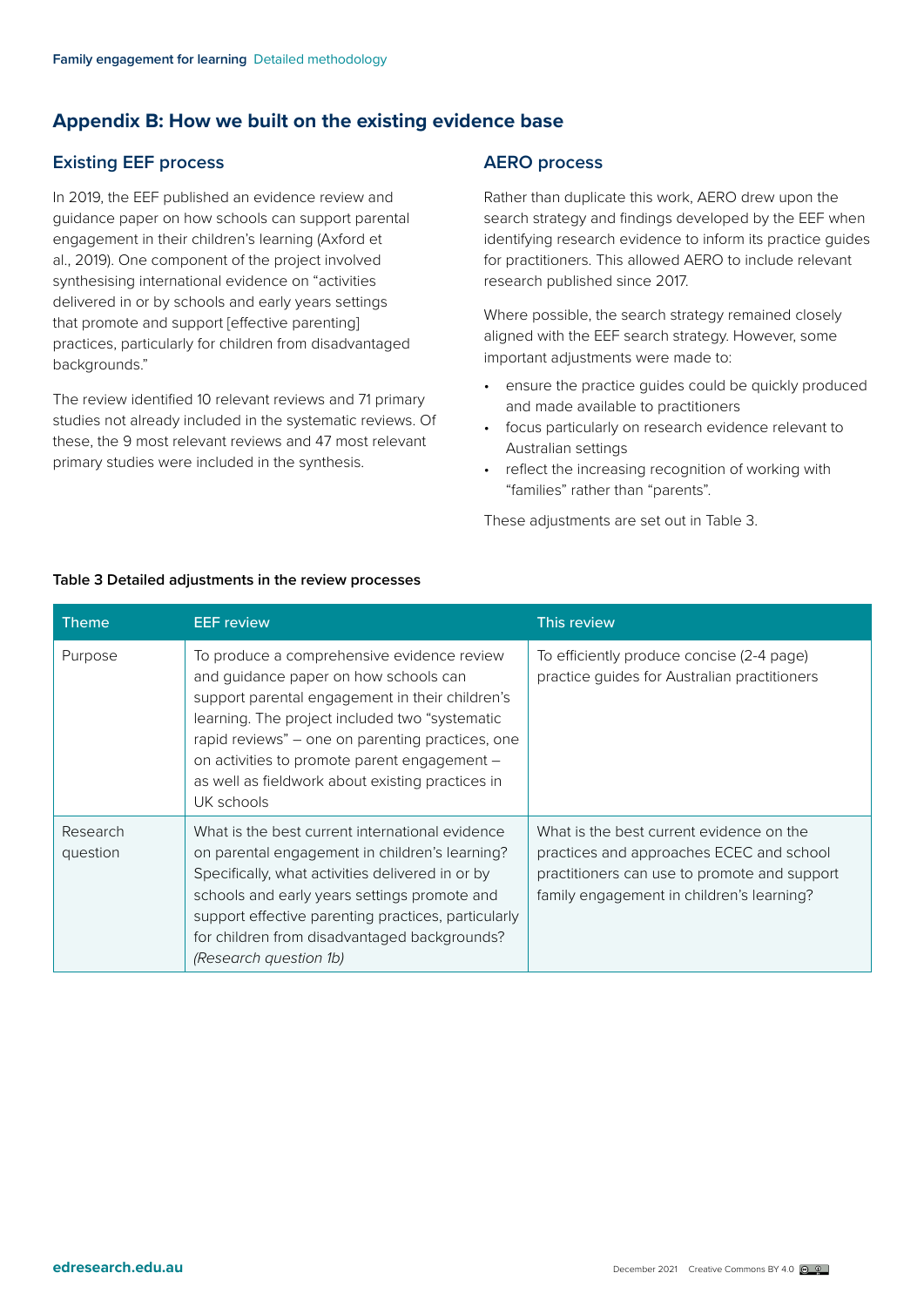| <b>Theme</b>         | <b>EEF</b> review                                                                                                                                                                                                                                                                                                                                                                                                                                                                                                                                                                      | This review                                                                                                                                                                                                                                                                                                                                                                                                                                                                                                                                                                                                                                                                                                                                                                                                                                           |
|----------------------|----------------------------------------------------------------------------------------------------------------------------------------------------------------------------------------------------------------------------------------------------------------------------------------------------------------------------------------------------------------------------------------------------------------------------------------------------------------------------------------------------------------------------------------------------------------------------------------|-------------------------------------------------------------------------------------------------------------------------------------------------------------------------------------------------------------------------------------------------------------------------------------------------------------------------------------------------------------------------------------------------------------------------------------------------------------------------------------------------------------------------------------------------------------------------------------------------------------------------------------------------------------------------------------------------------------------------------------------------------------------------------------------------------------------------------------------------------|
| Eligibility criteria | Studies published from 2013-2017<br>$\bullet$<br>Interventions could have taken place in<br>the UK or internationally<br>Studies focusing on children with special<br>educational needs were not the focus,<br>although effective practices for this group<br>were included<br>Dissertations searched and screened but<br>not prioritised for data extraction<br>Included Head Start<br>$\bullet$<br>Included studies needed to measure<br>impacts on children's learning outcomes.<br>Parent engagement outcomes were<br>also considered.<br>Exclusion criteria not explicitly listed | Studies published from 2017-2021, as<br>$\bullet$<br>well as systematic reviews and meta-<br>analyses included in the EEF review that fit<br>the eligibility criteria for this review<br>Interventions needed to take place in<br>$\bullet$<br>high-income countries (to be comparable<br>to Australia)<br>Studies focusing on children with special<br>$\bullet$<br>educational needs, and involving specific<br>population groups outside Australia, were<br>screened and set aside for separate analysis<br>at a later date<br>Dissertations included in data extraction<br>$\bullet$<br>if they were meta-analyses or systematic<br>reviews<br><b>Excluded Head Start</b><br>$\bullet$<br>Specific outcomes must or may be<br>$\bullet$<br>included, and more specific criteria used<br>for ECEC outcomes<br>Exclusion criteria explicitly listed |
| <b>Databases</b>     | 10 databases plus grey literature<br>Additional databases included: ASSIA, the<br>British Education Index, ProQuest dissertations,<br>Social Policy and Practice, and Social Science<br>Citation Index.<br>Additional grey literature included searches in<br>the EEF, Special Schools and Academy Trust,<br>National College for Teaching and Leadership,<br>PTA and education authorities.                                                                                                                                                                                           | 5 databases selected based on availability and<br>relevance to Australian education                                                                                                                                                                                                                                                                                                                                                                                                                                                                                                                                                                                                                                                                                                                                                                   |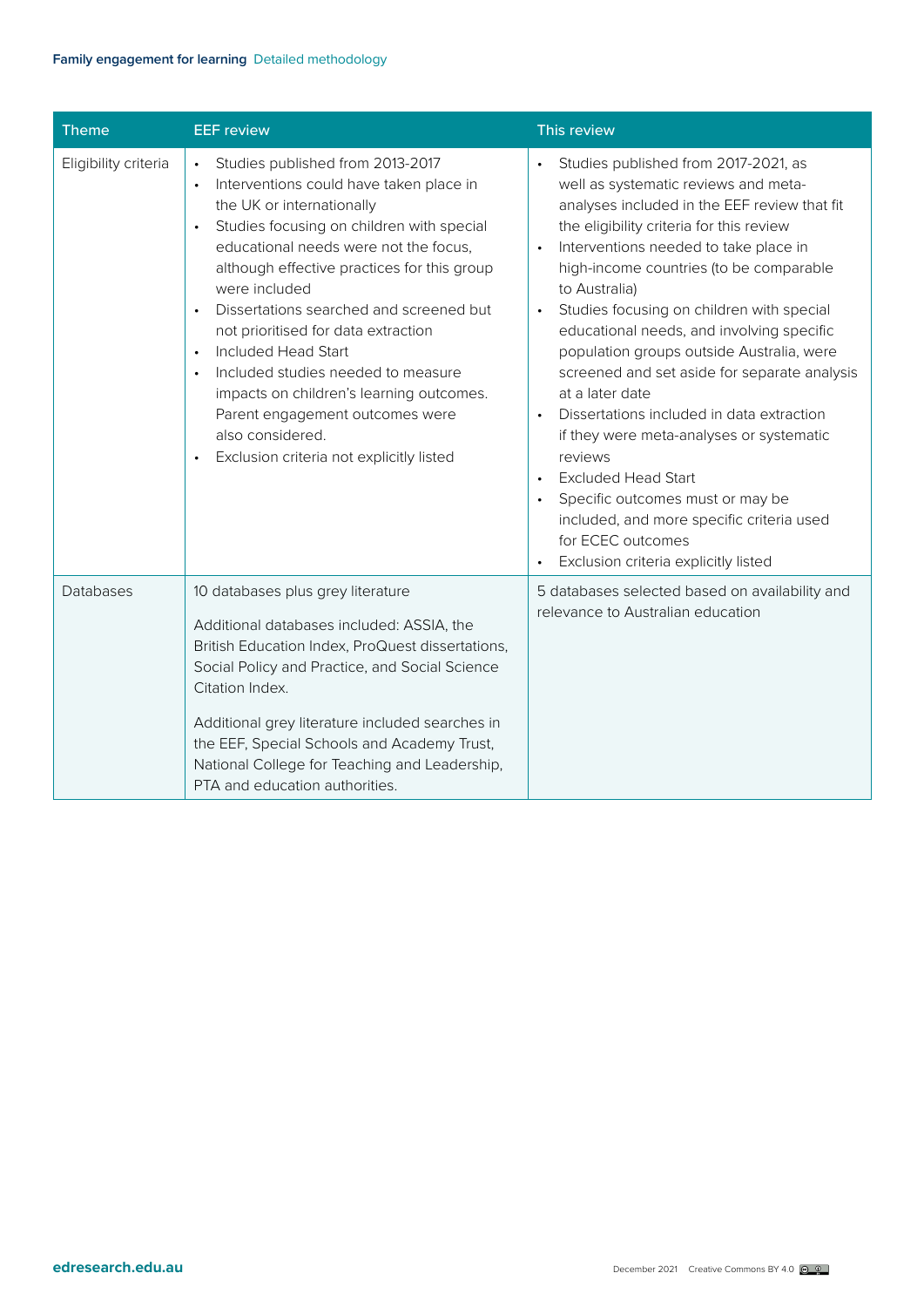# <span id="page-10-0"></span>**Appendix C: Search terms**

Search terms for each of the 5 databases closely matched those used in the EEF review (with some adjustments to the limits on years and languages) and are repeated in Tables 4-7.

|  |  | Table 4 Search terms for Australian Education Index and ERIC (via ProQuest) |  |  |  |
|--|--|-----------------------------------------------------------------------------|--|--|--|
|--|--|-----------------------------------------------------------------------------|--|--|--|

| <b>Theme</b>        | <b>Search</b>                                                                                                                                                                                                                                                                                                                                                                                                                                                                                                                                                                                                                                                                                                                                                                                                                                                                                                                                                                                                                                                                                                                                                                                                                                                                                                                                                                                                                                                                                                                                                                                                                                                              |
|---------------------|----------------------------------------------------------------------------------------------------------------------------------------------------------------------------------------------------------------------------------------------------------------------------------------------------------------------------------------------------------------------------------------------------------------------------------------------------------------------------------------------------------------------------------------------------------------------------------------------------------------------------------------------------------------------------------------------------------------------------------------------------------------------------------------------------------------------------------------------------------------------------------------------------------------------------------------------------------------------------------------------------------------------------------------------------------------------------------------------------------------------------------------------------------------------------------------------------------------------------------------------------------------------------------------------------------------------------------------------------------------------------------------------------------------------------------------------------------------------------------------------------------------------------------------------------------------------------------------------------------------------------------------------------------------------------|
| Search terms        | (TI,AB(parent* NEAR/2 (involvement OR engagement OR expectation* OR collaboration OR partnership*))<br>OR TI, AB (parent* NEAR (engaging or engagement or practices or style* or activities or participation))<br>OR TI, AB(parent* P/2 (help* OR support*)) OR TI, AB(Involving P/2 parent*) OR TI, AB((mother* or father*<br>or caregiver* or family or families) N/2 (involvement or engagement or expectation* or collaboration or<br>partnership)) OR TI, AB((mother* or father* or caregiver* or family or families) NEAR (engaging or practices<br>or activities or style <sup>*</sup> or participation or supervision) OR TI, AB(involving P/2 (mother <sup>*</sup> or father <sup>*</sup> or family<br>or families) OR TI, AB(involving P/2 (mother* or father* or family or families) OR TI, AB("home learning<br>environment*")) AND (TI,AB((reading or homework) N/4 (assist* or help*)) OR TI,AB(Learn* P/3 (talk or read))<br>OR TI, AB (school* or classroom*) OR TI, AB (targets or grades or exam* or scores or qualification* or tests) OR<br>TI,AB((learning or education* or achievement or academic) P/2 outcome*) OR TI,AB((Achieve or achieved) P/2<br>results) OR TI, AB(literacy or numeracy or math*)) AND (TI, AB(randomized or randomised) OR TI, AB(randomly)<br>OR TI, AB(groups) OR TI, AB(control or controlled) OR TI, AB(systematic*) OR TI, AB(Searched N/3 (databases<br>or ERIC or "education research complete" or "education index") OR TI, AB(trial) OR TI, AB(experiment or<br>experimental) OR TI,AB((Quasi experiment <sup>*</sup> or quasi-experiment <sup>*</sup> or quasiexperiment <sup>*</sup> )) OR TI,AB("time series")) |
| Publication details | Limit to "yr=2017 $-$ current"<br>Limit to English                                                                                                                                                                                                                                                                                                                                                                                                                                                                                                                                                                                                                                                                                                                                                                                                                                                                                                                                                                                                                                                                                                                                                                                                                                                                                                                                                                                                                                                                                                                                                                                                                         |

#### **Table 5 Search terms for Education Research Complete (via EBSCOhost)**

| #               | Query                                                                                                                                                                                           | Limiters/Expanders                                                               |
|-----------------|-------------------------------------------------------------------------------------------------------------------------------------------------------------------------------------------------|----------------------------------------------------------------------------------|
| S32             | S10 AND S18 AND S30                                                                                                                                                                             | Limiters - Published Date:<br>20170101-20211231 Search<br>modes - Boolean/Phrase |
| S31             | S10 AND S18 AND S30                                                                                                                                                                             | Search modes - Boolean/Phrase                                                    |
| S30             | S19 OR S20 OR S21 OR S22 OR S23 OR S24 OR S25 OR S26 OR S27 OR S28 OR S29                                                                                                                       | Search modes - Boolean/Phrase                                                    |
| S29             | TI "time series" OR AB "time series"                                                                                                                                                            | Search modes - Boolean/Phrase                                                    |
| S <sub>28</sub> | TI (Quasi experiment* or quasi-experiment* or quasiexperiment*) OR AB (Quasi<br>experiment* or quasi-experiment* or quasiexperiment*)                                                           | Search modes - Boolean/Phrase                                                    |
| S <sub>27</sub> | TI (experiment or experimental) OR AB (experiment or experimental)                                                                                                                              | Search modes - Boolean/Phrase                                                    |
| S26             | TI trial OR AB trial                                                                                                                                                                            | Search modes - Boolean/Phrase                                                    |
| S25             | TI (Searched N3 (databases or ERIC or "education research complete" or "education<br>index") ) OR AB (Searched N3 (databases or ERIC or "education research complete" or<br>"education index")) | Search modes - Boolean/Phrase                                                    |
| S24             | TI systematic* OR AB systematic*                                                                                                                                                                | Search modes - Boolean/Phrase                                                    |
| S23             | DE "Randomized Controlled Trials"                                                                                                                                                               | Search modes - Boolean/Phrase                                                    |
| S22             | TI (control or controlled) OR AB (control or controlled)                                                                                                                                        | Search modes - Boolean/Phrase                                                    |
| S21             | TI groups OR AB groups                                                                                                                                                                          | Search modes - Boolean/Phrase                                                    |
| S20             | TI randomly OR AB randomly                                                                                                                                                                      | Search modes - Boolean/Phrase                                                    |
| S <sub>19</sub> | TI (randomized or randomised) OR AB (randomized or randomised)                                                                                                                                  | Search modes - Boolean/Phrase                                                    |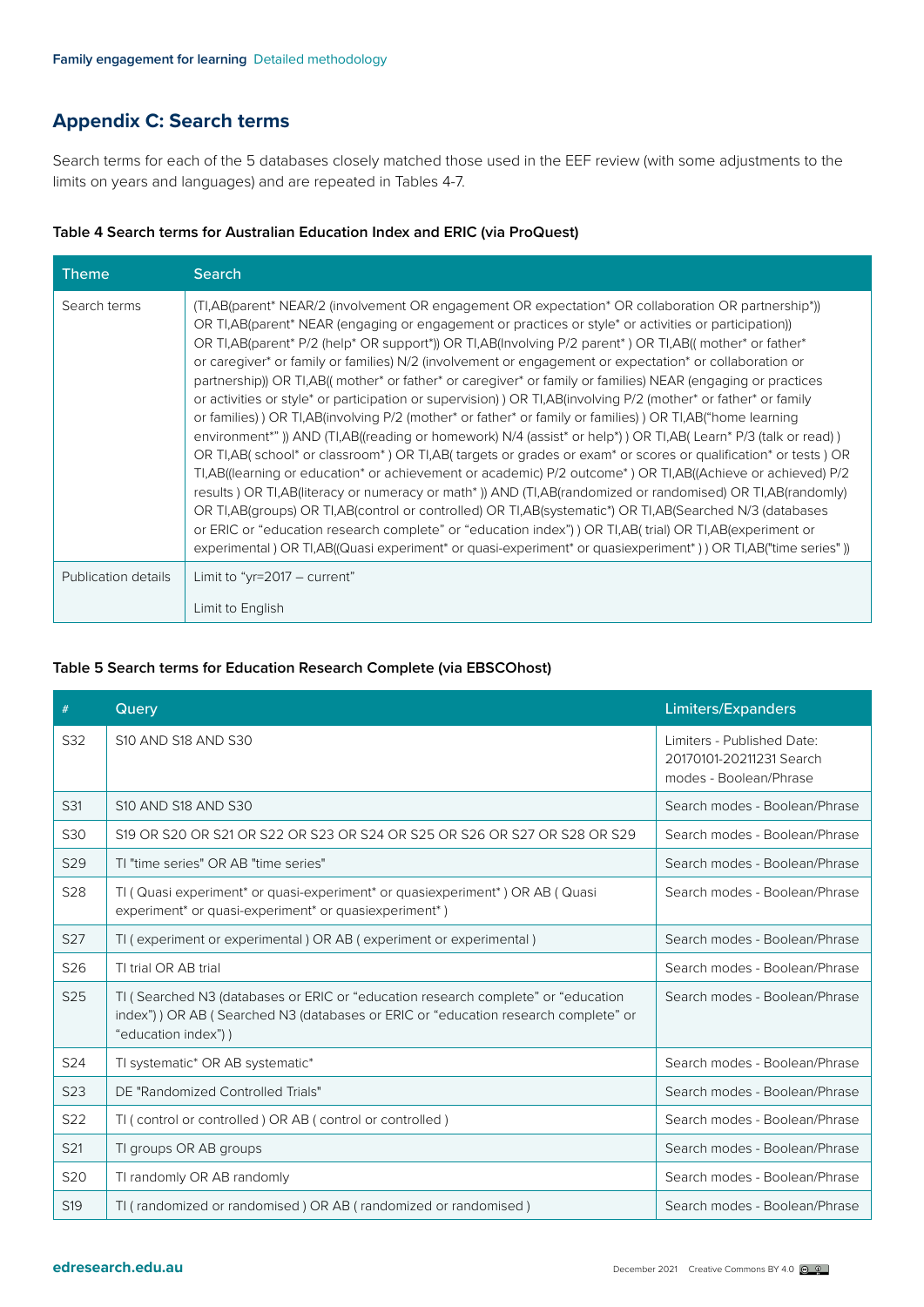#### **Family engagement for learning** Detailed methodology

| $\#$            | Query                                                                                                                                                                                                                                                                                                        | Limiters/Expanders            |
|-----------------|--------------------------------------------------------------------------------------------------------------------------------------------------------------------------------------------------------------------------------------------------------------------------------------------------------------|-------------------------------|
| S18             | S11 OR S12 OR S13 OR S14 OR S15 OR S16 OR S17                                                                                                                                                                                                                                                                | Search modes - Boolean/Phrase |
| S17             | TI (literacy or numeracy or math*) OR AB (literacy or numeracy or math*)                                                                                                                                                                                                                                     | Search modes - Boolean/Phrase |
| S16             | TI ((Achieve or achieved) W2 results) OR AB ((Achieve or achieved) W2 results)                                                                                                                                                                                                                               | Search modes - Boolean/Phrase |
| S <sub>15</sub> | TI ((learning or education* or achievement or academic) W2 outcome*) OR AB (<br>(learning or education* or achievement or academic) W2 outcome*)                                                                                                                                                             | Search modes - Boolean/Phrase |
| S14             | TI (targets or grades or exam* or scores or qualification* or tests) OR AB (targets or<br>grades or exam <sup>*</sup> or scores or qualification <sup>*</sup> or tests)                                                                                                                                      | Search modes - Boolean/Phrase |
| S13             | TI (school* or classroom*) OR AB (school* or classroom*)                                                                                                                                                                                                                                                     | Search modes - Boolean/Phrase |
| S12             | TI (Learn* W3 (talk or read)) OR AB (Learn* W3 (talk or read))                                                                                                                                                                                                                                               | Search modes - Boolean/Phrase |
| <b>S11</b>      | TI ((reading or homework) N4 (assist* or help*)) OR AB ((reading or homework) N4<br>(assist* or help*))                                                                                                                                                                                                      | Search modes - Boolean/Phrase |
| S10             | S1 OR S2 OR S3 OR S4 OR S5 OR S6 OR S7 OR S8 OR S9                                                                                                                                                                                                                                                           | Search modes - Boolean/Phrase |
| S9              | TI "home learning environment*" OR AB "home learning environment*"                                                                                                                                                                                                                                           | Search modes - Boolean/Phrase |
| S <sub>8</sub>  | TI ((mother* or father* or family or families or caregiver*) W2 help*) OR AB ((mother* or<br>father* or family or families or caregiver*) W2 help*)                                                                                                                                                          | Search modes - Boolean/Phrase |
| S7              | TI (involving W2 (mother* or father* or family or families)) OR AB (involving W2 (mother*<br>or father* or family or families))                                                                                                                                                                              | Search modes - Boolean/Phrase |
| S <sub>6</sub>  | TI ((mother* or father* or caregiver* or family or families) N (engaging or practices<br>or activities or style* or participation or supervision) ) OR AB ((mother* or father*<br>or caregiver* or family or families) N (engaging or practices or activities or style* or<br>participation or supervision)) | Search modes - Boolean/Phrase |
| S <sub>5</sub>  | TI ((mother* or father* or caregiver* or family or families) N2 (involvement or<br>engagement or expectation* or collaboration or partnership) ) OR AB ((mother*<br>or father* or caregiver* or family or families) N2 (involvement or engagement or<br>expectation* or collaboration or partnership))       | Search modes - Boolean/Phrase |
| S4              | TI Involving W2 parent* OR AB Involving W2 parent*                                                                                                                                                                                                                                                           | Search modes - Boolean/Phrase |
| S <sub>3</sub>  | TI (parent* W2 (help* OR support*) ) OR AB (parent* W2 (help* OR support*) )                                                                                                                                                                                                                                 | Search modes - Boolean/Phrase |
| S <sub>2</sub>  | TI (parent* N (engaging or engagement or practices or style* or activities or<br>participation) ) OR AB (parent* N (engaging or engagement or practices or style* or<br>activities or participation))                                                                                                        | Search modes - Boolean/Phrase |
| S1              | TI (parent* N2 (involvement or engagement or expectation* or collaboration or<br>partnership*)) OR AB (parent* N2 (involvement or engagement or expectation* or<br>collaboration or partnership*))                                                                                                           | Search modes - Boolean/Phrase |

#### **Table 6 Search terms for PsycINFO (via OvidSp)**

| #              | <b>Searches</b>                                                                                                                                       |
|----------------|-------------------------------------------------------------------------------------------------------------------------------------------------------|
|                | parent*.ti,ab.                                                                                                                                        |
|                | (parent* adj2 (involvement or engagement or expectation* or collaboration or partnership*)).ti,ab.                                                    |
| 3              | (parent* adj2 (engaging or engagement or practices or style* or activities or participation)).ti,ab.                                                  |
| $\overline{4}$ | (parent* adj (help* or support*)).ti,ab.                                                                                                              |
| 5              | (Involving adj parent*).ti, ab.                                                                                                                       |
| 6              | ((mother* or father* or caregiver* or family or families) adj2 (involvement or engagement or expectation* or collaboration or<br>partnership)).ti,ab. |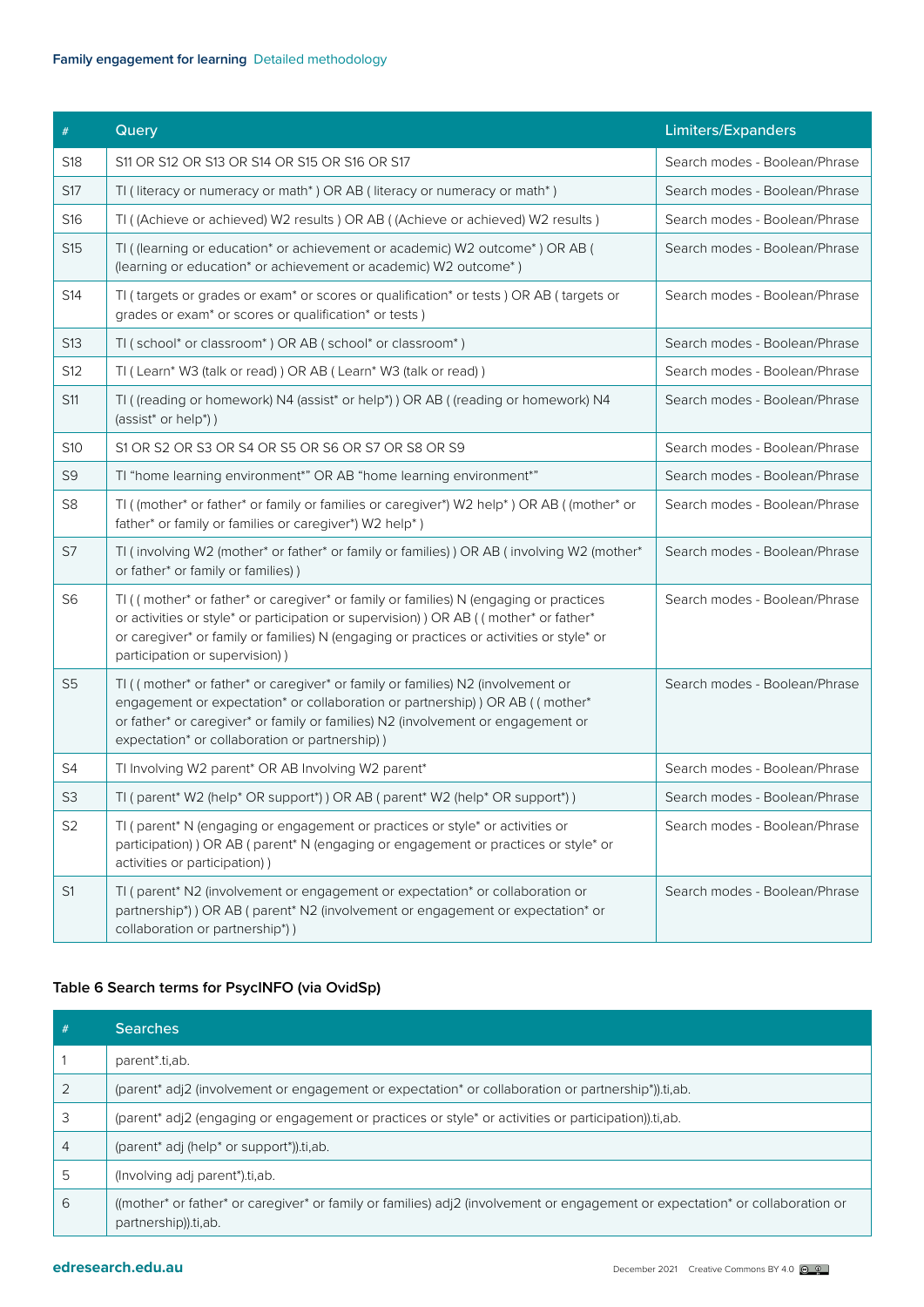#### **Family engagement for learning** Detailed methodology

| #  | <b>Searches</b>                                                                                                                                           |
|----|-----------------------------------------------------------------------------------------------------------------------------------------------------------|
| 7  | ((mother* or father* or caregiver* or family or families) adj2 (engaging or practices or activities or style* or participation or<br>supervision)).ti,ab. |
| 8  | (involving adj (mother* or father* or family or families)).ti,ab.                                                                                         |
| 9  | ((mother* or father* or family or families or caregiver*) adj2 help*).ti,ab.                                                                              |
| 10 | home learning environment*.ti,ab.                                                                                                                         |
| 11 | 2 or 3 or 4 or 5 or 6 or 7 or 8 or 9 or 10                                                                                                                |
| 12 | ((reading or homework) adj3 (assist* or help*)).ti,ab.                                                                                                    |
| 13 | (Learn* adj3 (talk or read)).ti,ab.                                                                                                                       |
| 14 | (school* or classroom*).ti,ab.                                                                                                                            |
| 15 | (targets or grades or exam <sup>*</sup> or scores or qualification*).ti,ab.                                                                               |
| 16 | ((learning or education* or achievement or academic) adj outcome*).ti,ab.                                                                                 |
| 17 | ((Achieve or achieved) adj2 results).ti,ab.                                                                                                               |
| 18 | (literacy or numeracy or math*).ti,ab.                                                                                                                    |
| 19 | ((score or attained or achieved) adj4 tests).ti,ab.                                                                                                       |
| 20 | 12 or 13 or 14 or 15 or 16 or 17 or 18 or 19                                                                                                              |
| 21 | (randomised or randomized).ti,ab.                                                                                                                         |
| 22 | randomly.ti,ab.                                                                                                                                           |
| 23 | groups.ti,ab.                                                                                                                                             |
| 24 | (control or controlled).ti,ab.                                                                                                                            |
| 25 | systematic.ti,ab.                                                                                                                                         |
| 26 | (searched adj3 (databases or ERIC or education research complete or education index)).ti,ab.                                                              |
| 27 | trial.ti,ab.                                                                                                                                              |
| 28 | (experiment or experimental).ti,ab.                                                                                                                       |
| 29 | (Quasi experiment* or quasi-experiment* or quasiexperiment*).ti,ab.                                                                                       |
| 30 | time series.ti,ab.                                                                                                                                        |
| 31 | 21 or 22 or 23 or 24 or 25 or 26 or 27 or 28 or 29 or 30                                                                                                  |
| 32 | 11 and 20 and 31                                                                                                                                          |
| 33 | 1 and 14 and 32                                                                                                                                           |
| 34 | limit 33 to yr="2017 -Current"                                                                                                                            |
|    | Limit to English                                                                                                                                          |

#### **Table 7 Search terms for Scopus**

| <b>Theme</b>        | <b>Search</b>                                                                                                                                                                                                                                                                                                                                                                                                                                                                                                                                                                                                                                                                                                                   |
|---------------------|---------------------------------------------------------------------------------------------------------------------------------------------------------------------------------------------------------------------------------------------------------------------------------------------------------------------------------------------------------------------------------------------------------------------------------------------------------------------------------------------------------------------------------------------------------------------------------------------------------------------------------------------------------------------------------------------------------------------------------|
| Search terms        | ((TITLE-ABS-KEY ("parental involvement" AND school*)) OR (TITLE-ABS-KEY ("involvement of parent*"<br>AND school*)) OR (TITLE-ABS-KEY ("participation of parent*" AND school*)) OR (TITLE-ABS-KEY ("parent*<br>participation" AND school*)) OR (TITLE-ABS-KEY ("parent* engagement" AND school*))) AND (TITLE-ABS-<br>KEY (learning OR results OR tests OR exam* OR numeracy OR literacy OR math* OR reading)) AND ((TITLE-<br>ABS-KEY (randomised OR randomized) ) OR (TITLE-ABS-KEY ("systematic review") ) OR (TITLE-ABS-KEY (<br>quasi-experimental OR "time series" ) ) ) AND (LIMIT-TO (PUBYEAR, 2021) OR LIMIT-TO (PUBYEAR, 2020)<br>OR LIMIT-TO (PUBYEAR, 2019) OR LIMIT-TO (PUBYEAR, 2018) OR LIMIT-TO (PUBYEAR, 2017)) |
| Publication details | Limit to English                                                                                                                                                                                                                                                                                                                                                                                                                                                                                                                                                                                                                                                                                                                |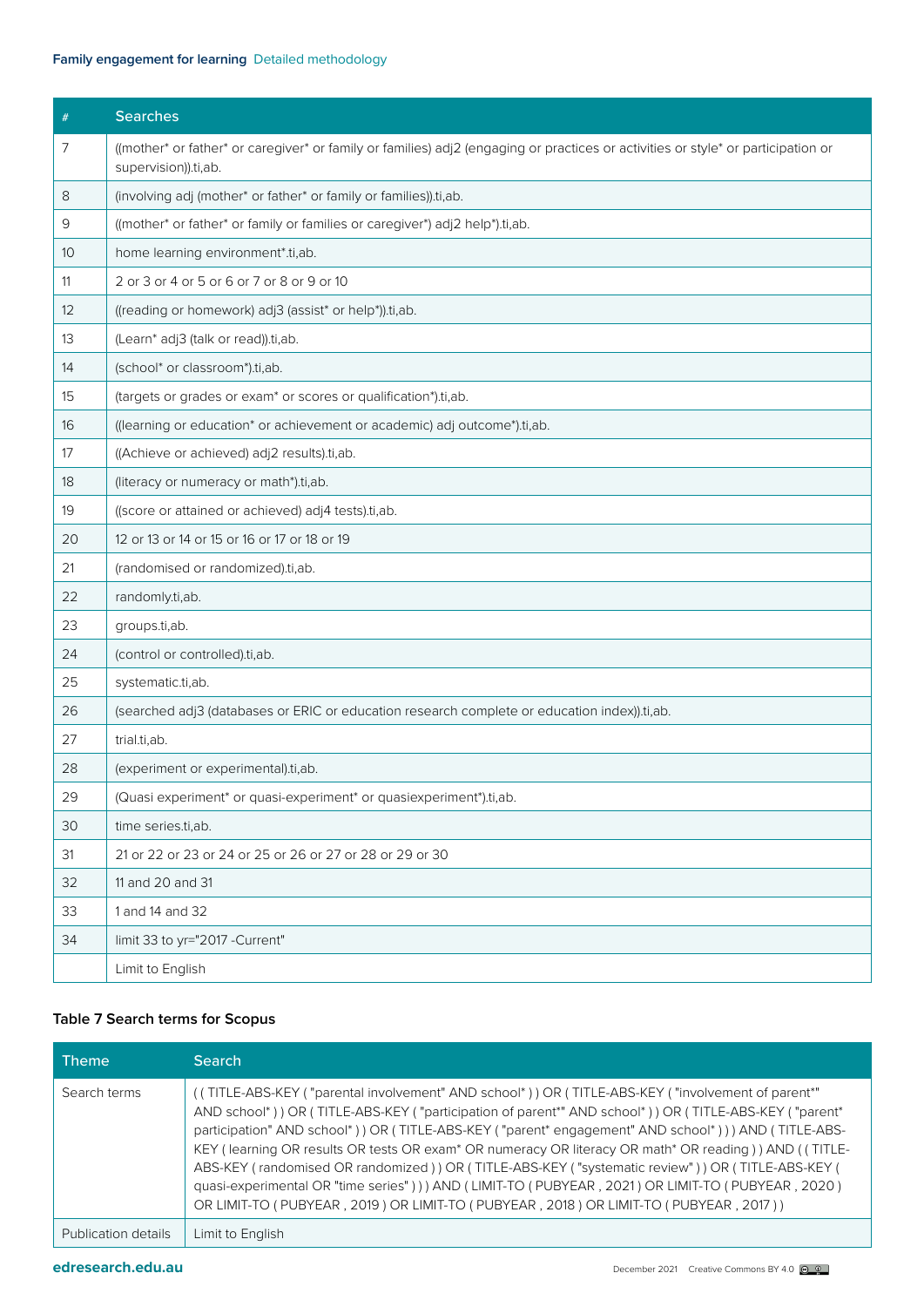# <span id="page-13-0"></span>**Appendix D: PRISMA flow diagram7**



Adapted from Page et al. (2021).